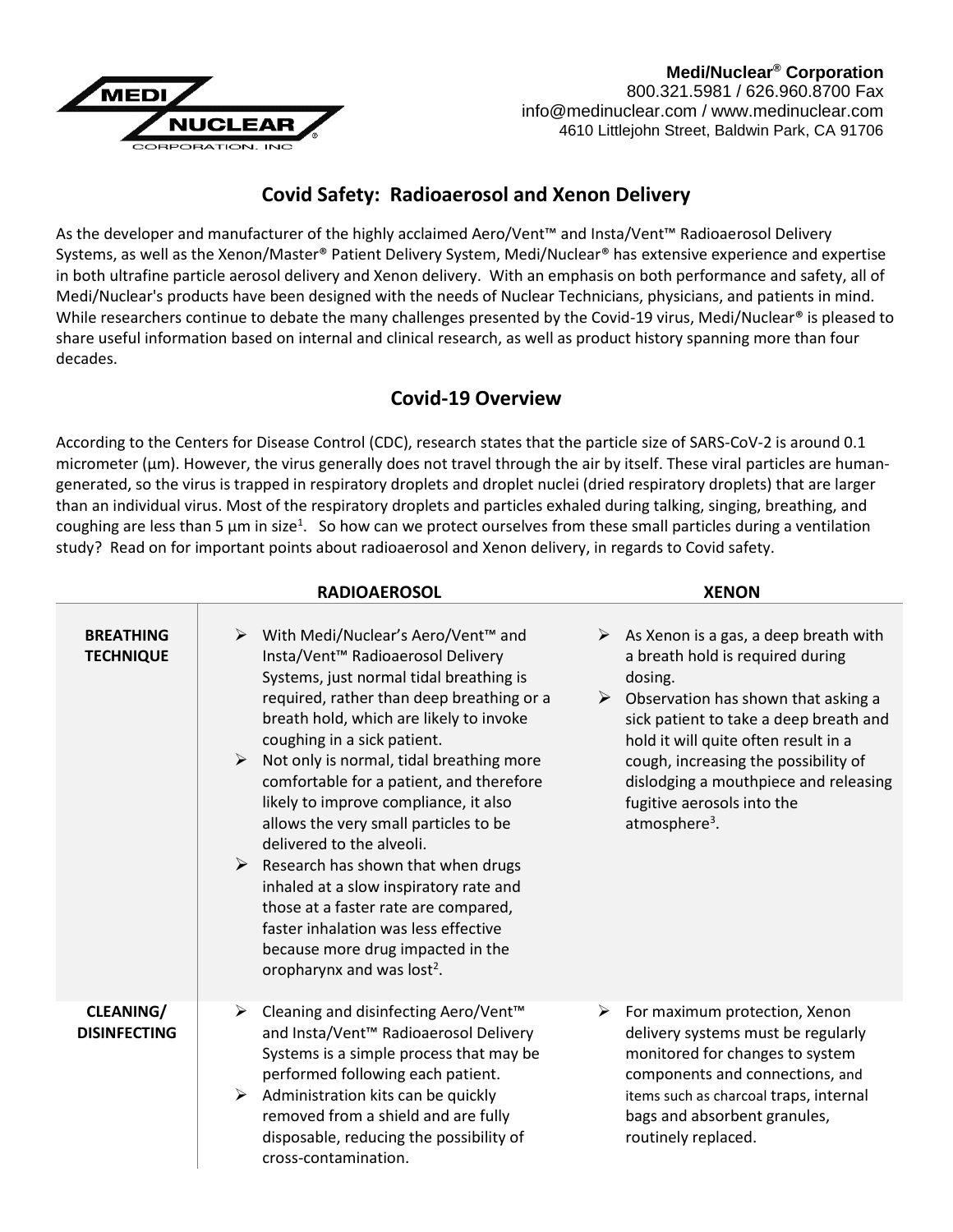|                                                                                                 | Lead shield surfaces are non-porous and<br>➤<br>may be gently wiped down internally and<br>externally with rubbing alcohol or other<br>disinfectant, and then left to air dry.                                                                                                                                                                                                                                                                                                                                                                                                                                                                                                                                                                 | To minimize possible surface<br>➤<br>contamination, a system's exterior<br>may be wiped down with appropriate<br>cleaning/disinfecting agents following<br>each patient. However, a system's<br>internal components may not easily<br>be disinfected, if at all.<br>To minimize the possibility of system<br>contamination, Medi/Nuclear®<br>recommends the use of its #MN2700<br>Xenon Administration Set with double<br>HEPA filters, a direct dose adapter and<br>an air cushioned face mask.                                                                                                                                                                                                   |
|-------------------------------------------------------------------------------------------------|------------------------------------------------------------------------------------------------------------------------------------------------------------------------------------------------------------------------------------------------------------------------------------------------------------------------------------------------------------------------------------------------------------------------------------------------------------------------------------------------------------------------------------------------------------------------------------------------------------------------------------------------------------------------------------------------------------------------------------------------|----------------------------------------------------------------------------------------------------------------------------------------------------------------------------------------------------------------------------------------------------------------------------------------------------------------------------------------------------------------------------------------------------------------------------------------------------------------------------------------------------------------------------------------------------------------------------------------------------------------------------------------------------------------------------------------------------|
| <b>FILTRATION*</b><br>(SEE VIRAL HEPA<br><b>FILTRATION</b><br><b>OVERVIEW</b><br><b>BELOW.)</b> | Aero/Vent <sup>™</sup> and Insta/Vent™<br>radioaerosol administration kits come<br>with a proprietary viral HEPA filter, as<br>standard.<br>$\triangleright$ According to the Centers for Disease<br>Control (CDC), by definition, a High<br>Efficiency Particulate Air (HEPA) filter is<br>at least 99.97% efficient at capturing<br>particles 0.3 µm in size. This 0.3 µm<br>particle approximates the most<br>penetrating particle size (MPPS) through<br>the filter. HEPA filters are even more<br>efficient at capturing particles larger and<br>smaller than the MPPS. Thus, HEPA filters<br>are no less than 99.97% efficient at capturing<br>human-generated viral particles associated<br>with SARS-CoV-2 <sup>1</sup> .              | Xenon administration sets most often<br>come with a bacterial viral filter.<br>Bacterial viral filter testing procedures<br>➤<br>and results vary, and should be<br>considered prior to use.<br>$\triangleright$ With a healthy patient, a bacterial<br>viral filter is generally sufficient but<br>with a sick patient a HEPA filter is<br>strongly recommended.                                                                                                                                                                                                                                                                                                                                  |
| <b>PATIENT</b><br><b>DOSING</b>                                                                 | Radioaerosol dosing can be performed in<br>➤<br>a room other than the scanning room,<br>reducing possible contamination of the<br>camera.<br>Should a sick patient cough during<br>➤<br>dosing, the air source may be turned off<br>and dosing resumed when the patient is<br>ready.<br>$\triangleright$ After a procedure, before removing a<br>face mask or mouthpiece, have the<br>patient continue breathing room air via<br>the circuit for an additional 20-30<br>seconds (4-5 breaths). This will maximize<br>the clearance of any remaining activity in<br>the tubing and reduce the possibility of<br>inadvertent contamination to the<br>patient, Nuclear Tech, or room by<br>allowing particles to be captured in a<br>HEPA filter. | Xenon is delivered in the scanning<br>➤<br>room. Should inadvertent leakage<br>occur from a patient's nose or mouth,<br>the camera and scanning room could<br>be contaminated and require closure<br>for cleaning.<br>Should a patient cough during<br>➤<br>administration, Xenon may not be<br>effectively delivered and the study<br>could be lost. A cough during<br>equilibrium or washout would be an<br>interruption but the study would most<br>likely continue.<br>When there is a high incidence of<br>➤<br>infectious disease, or a patient's<br>condition is unknown, it is wise to<br>treat all patients as being potentially<br>infected and utilize available safety<br>precautions. |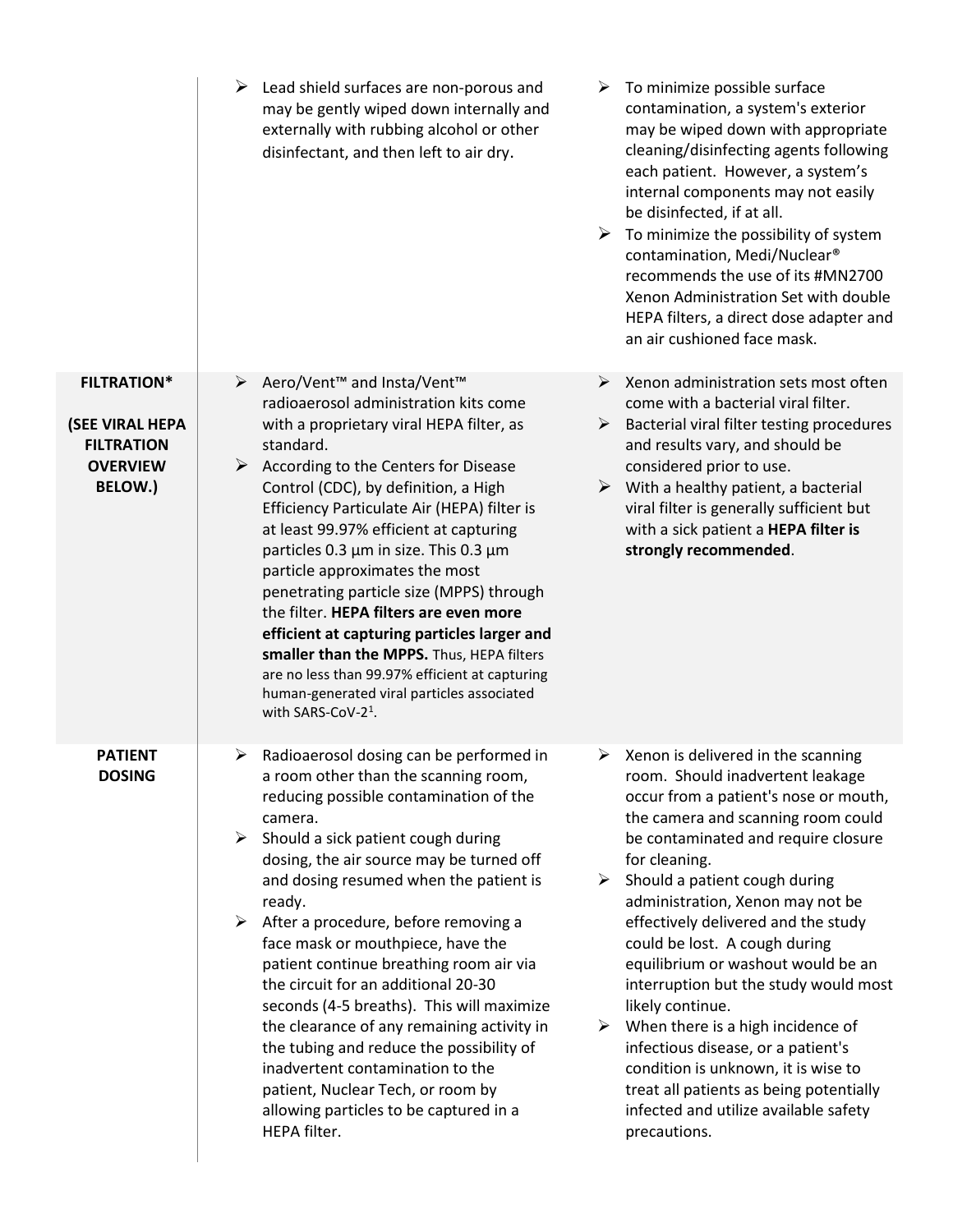|                                    | $\triangleright$ When there is a high incidence of<br>infectious disease, or a patient's<br>condition is unknown, it is wise to treat<br>all patients as being potentially infected<br>and utilize available safety precautions.                                                                                                                                                                                                                                                                                                                                                                                                                                                                                                                                                                                                                                                                                                                                                                                                                                                                                                                                                                                                                                                                                                                                                                                          |                                                                                                                                                                                                                                                                                                                                                                                                                                                                                                                                                                                                                                                                                                                                                                                                                                                                                                                                                                                                                                                                                                                                                                                                                                                                                                                                                                                                                                                                                                                                                                                                                                         |
|------------------------------------|---------------------------------------------------------------------------------------------------------------------------------------------------------------------------------------------------------------------------------------------------------------------------------------------------------------------------------------------------------------------------------------------------------------------------------------------------------------------------------------------------------------------------------------------------------------------------------------------------------------------------------------------------------------------------------------------------------------------------------------------------------------------------------------------------------------------------------------------------------------------------------------------------------------------------------------------------------------------------------------------------------------------------------------------------------------------------------------------------------------------------------------------------------------------------------------------------------------------------------------------------------------------------------------------------------------------------------------------------------------------------------------------------------------------------|-----------------------------------------------------------------------------------------------------------------------------------------------------------------------------------------------------------------------------------------------------------------------------------------------------------------------------------------------------------------------------------------------------------------------------------------------------------------------------------------------------------------------------------------------------------------------------------------------------------------------------------------------------------------------------------------------------------------------------------------------------------------------------------------------------------------------------------------------------------------------------------------------------------------------------------------------------------------------------------------------------------------------------------------------------------------------------------------------------------------------------------------------------------------------------------------------------------------------------------------------------------------------------------------------------------------------------------------------------------------------------------------------------------------------------------------------------------------------------------------------------------------------------------------------------------------------------------------------------------------------------------------|
| <b>PATIENT</b><br><b>INTERFACE</b> | When Covid-19 is suspected or unknown,<br>➤<br>a secure, properly fitted face mask with<br>head harness are recommended. The<br>face mask will cover a patient's face and<br>mouth, and allow any coughs to go<br>through the circuit and into the HEPA<br>filter, without contaminating internal<br>shield components.<br>Merely placing a face mask on a patient's<br>➤<br>face may not allow the edges to seal<br>securely. To properly apply a face mask,<br>place it on the bridge of the nose and<br>then carefully roll it down toward the<br>chin.<br>➤<br>Nose hair can strip particles from aerosol<br>mist making dosing slightly longer. For<br>faster dosing, have a patient breathe<br>through his/her mouth.<br>If a mouthpiece must be used,<br>$\blacktriangleright$<br>Medi/Nuclear's scuba style Safety<br>Shield™ Mouthpiece with protective cap,<br>is suggested. As compared to a straight<br>mouthpiece, the scuba style 1) provides<br>better protection against leakage from<br>the corners of a patient's mouth, 2) is<br>less likely to slip from a patient's mouth,<br>and 3) features bite wings to open the<br>teeth slightly for improved airflow. The<br>cap can be used to catch contaminated<br>saliva during mouthpiece removal and<br>then to cover the mouthpiece for a safer<br>disposal. As always, a properly placed<br>nose clip is required when a mouthpiece<br>is being used. | When Covid-19 is suspected or<br>➤<br>unknown, a Xenon administration set<br>with air cushioned face mask and<br>HEPA filter is recommended.<br>The face mask will cover a patient's<br>➤<br>face and mouth, allowing any coughs<br>to go into the HEPA filter, thereby<br>reducing the risk of system<br>contamination.<br>A HEPA filter will trap most, if not all,<br>➤<br>exhaled contaminants prior to<br>entering the system. For extra<br>protection, Medi/Nuclear's #MN2700<br>Xenon Administration Set features<br>double HEPA filters, a direct dose<br>adapter and an air cushioned face<br>mask.<br>Merely placing a face mask on a<br>➤<br>patient's face may not allow the edges<br>to seal securely. To properly apply a<br>face mask, place it on the bridge of<br>the nose and then carefully roll it<br>down toward the chin.<br>A face mask harness is recommended<br>➤<br>as it will help to secure the face mask,<br>reducing possible contamination from<br>a poorly fitted or loosely held face<br>mask.<br>Should a mouthpiece be needed,<br>➤<br>Medi/Nuclear's scuba style Safety<br>Shield™ Mouthpiece with protective<br>cap, is suggested. As compared to a<br>straight mouthpiece, the scuba style<br>provides better protection against<br>leakage from the corners of a patient's<br>mouth, is less likely to slip from a<br>patient's mouth, and features bite<br>wings to open the teeth slightly for<br>improved airflow. The cap can be<br>used to catch contaminated saliva<br>during mouthpiece removal and then<br>to cover the mouthpiece for a safer<br>disposal. As always, a properly placed |

nose clip is required when a mouthpiece is being used.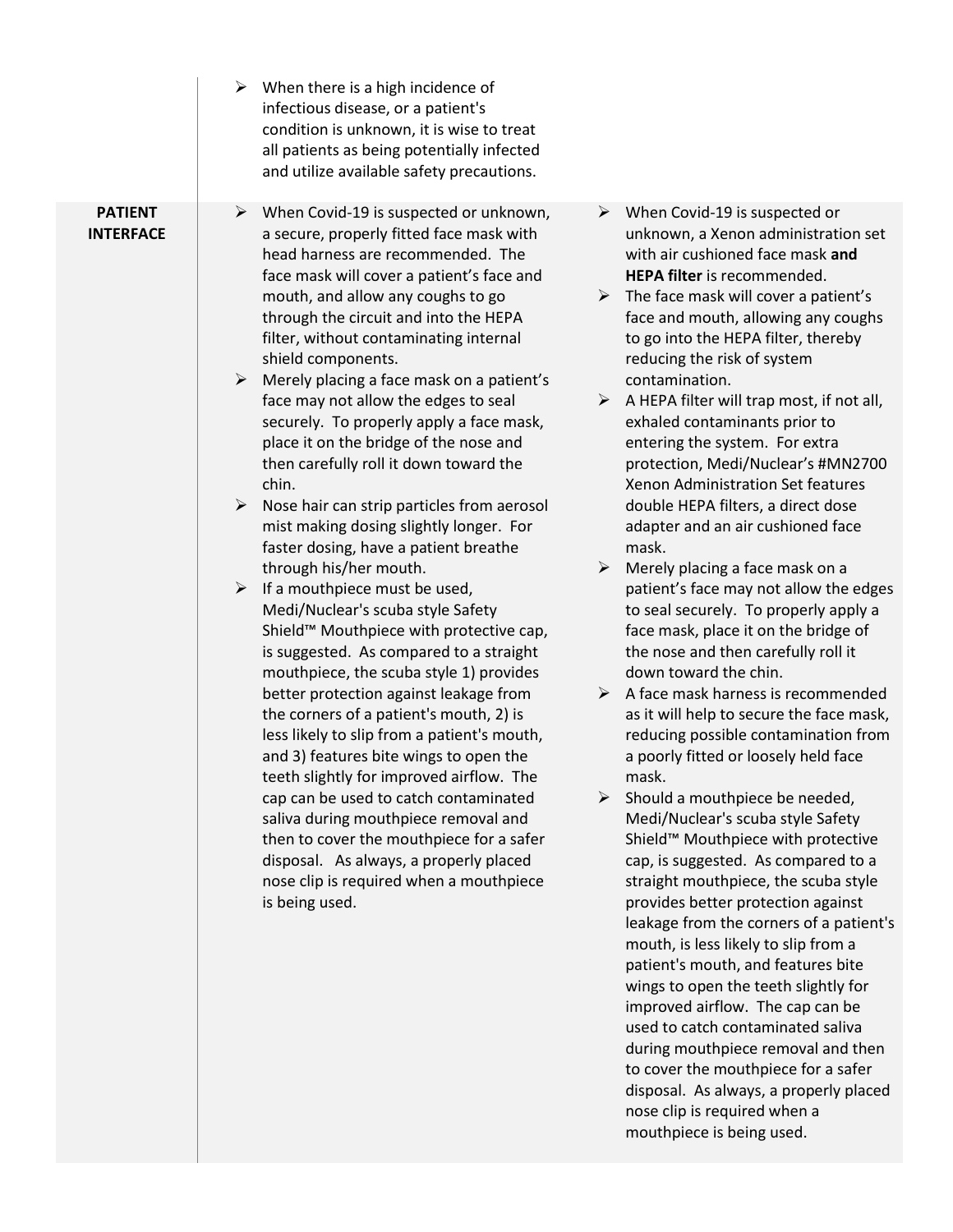| <b>SYSTEM</b><br><b>DESIGN</b>                           | ➤<br>Radioaerosol delivery systems are closed<br>A Xenon delivery system is an open<br>➤<br>systems. A closed system is a system<br>system. An open system can be<br>defined as a system which can<br>where only energy can be exchanged but<br>not matter. Matter cannot be exchanged<br>exchange both matter and/or energy<br>with the surrounding <sup>4</sup> . In the case of<br>in a closed system because matter<br>contains particles which cannot cross the<br>ventilation studies, energy would be<br>boundary of the system <sup>4</sup> . In the case of<br>airflow entering and then exiting the<br>ventilation studies, energy would be<br>system but matter, being particles,<br>airflow entering and exiting the system<br>may also exit the system if it is not<br>and matter would be particles trapped<br>properly maintained and operated.<br>inside the administration kit by a HEPA<br>Open systems naturally provide more<br>➤<br>filter.<br>opportunities for contamination<br>$\triangleright$ One of the biggest and most easily<br>because the process is open to the<br>attained benefits of implementing a<br>room environment and handling by<br>closed system, whether in research, pilot<br>operators <sup>5</sup> .<br>or large scale, is in reducing the risk of<br>However, the risk of particles exiting<br>➤<br>contamination by viruses or other<br>the system can be minimized with<br>adventitious agents <sup>5</sup> .<br>proper preventative maintenance and<br>enhanced dosing procedures, such as<br>the use of a HEPA filter during patient<br>dosing.                                                                                                                                                                                                                                                                                                                                                                                                                                                                         |  |
|----------------------------------------------------------|------------------------------------------------------------------------------------------------------------------------------------------------------------------------------------------------------------------------------------------------------------------------------------------------------------------------------------------------------------------------------------------------------------------------------------------------------------------------------------------------------------------------------------------------------------------------------------------------------------------------------------------------------------------------------------------------------------------------------------------------------------------------------------------------------------------------------------------------------------------------------------------------------------------------------------------------------------------------------------------------------------------------------------------------------------------------------------------------------------------------------------------------------------------------------------------------------------------------------------------------------------------------------------------------------------------------------------------------------------------------------------------------------------------------------------------------------------------------------------------------------------------------------------------------------------------------------------------------------------------------------------------------------------------------------------------------------------------------------------------------------------------------------------------------------------------------------------------------------------------------------------------------------------------------------------------------------------------------------------------------------------------------------------------------------------------------------|--|
| <b>VENTILATOR</b><br><b>DEPENDENT</b><br><b>PATIENTS</b> | Imaging may be performed on<br>Xenon is generally not used to image<br>➤<br>➤<br>mechanically ventilated patients using<br>mechanically ventilated patients.<br>Medi/Nuclear's special administration<br>kits for ventilator dependent patients.<br>Kits attach to standard 15mm<br>endotracheal or tracheotomy tubes and<br>as always, feature HEPA filtration.                                                                                                                                                                                                                                                                                                                                                                                                                                                                                                                                                                                                                                                                                                                                                                                                                                                                                                                                                                                                                                                                                                                                                                                                                                                                                                                                                                                                                                                                                                                                                                                                                                                                                                             |  |
| *VIRAL HEPA<br><b>FILTER</b><br><b>OVERVIEW</b>          | $\triangleright$ Viruses that are involved in transmission of infection are not generally 'naked'. They are<br>expelled from the human body in droplets containing water, salt, protein and other<br>components of respiratory secretions. Salivary and mucous droplets are much larger than<br>the virus, and it is the overall size that determines how the droplets and aerosols move<br>and are captured by mask and filter fibers. Exhaled salivary/mucous droplets start from<br>approximately 0.5 $\mu$ m in size <sup>6</sup> .<br>$\triangleright$ To understand the value of HEPA filters, a brief HEPA filter lesson is generally required.<br>HEPA is an acronym which stands for High Efficiency Particulate Air. HEPA filters provide a<br>very high level of filtration efficiency for the smallest, as well as the largest particulate<br>contaminants. As defined by the Institute of Environmental Sciences and Technology,<br>IEST-RP-CC001.3 and MIL-STD-282 Method 102.9.1, a HEPA filter must capture a minimum<br>of 99.97% of contaminants at 0.3 $\mu$ m in size. This 0.3 $\mu$ m benchmark is used in efficiency<br>ratings, because it approximates the most difficult particle size for a filter to capture.<br>HEPA filters are even more efficient in removing particles that are smaller than 0.3 $\mu$ m<br>and larger than $0.3 \mu m$ . The fact that a HEPA filter's removal efficiency increases as<br>particle size decreases below 0.3 $\mu$ m is counter-intuitive. However, this is a proven and<br>accepted fact <sup>7</sup> .<br>$\triangleright$ HEPA filters remove particles from an air stream using 4 main processes. 1) The largest<br>particles are strained. Straining accounts for about 1% of the particles captured by a filter.<br>2) Large particles are captured through impaction. Impaction accounts for another 1% of<br>particles picked up by a filter. 3) Mid-size particles are removed through interception,<br>which accounts for roughly 30-40% of the total particles removed from the air by a filter. |  |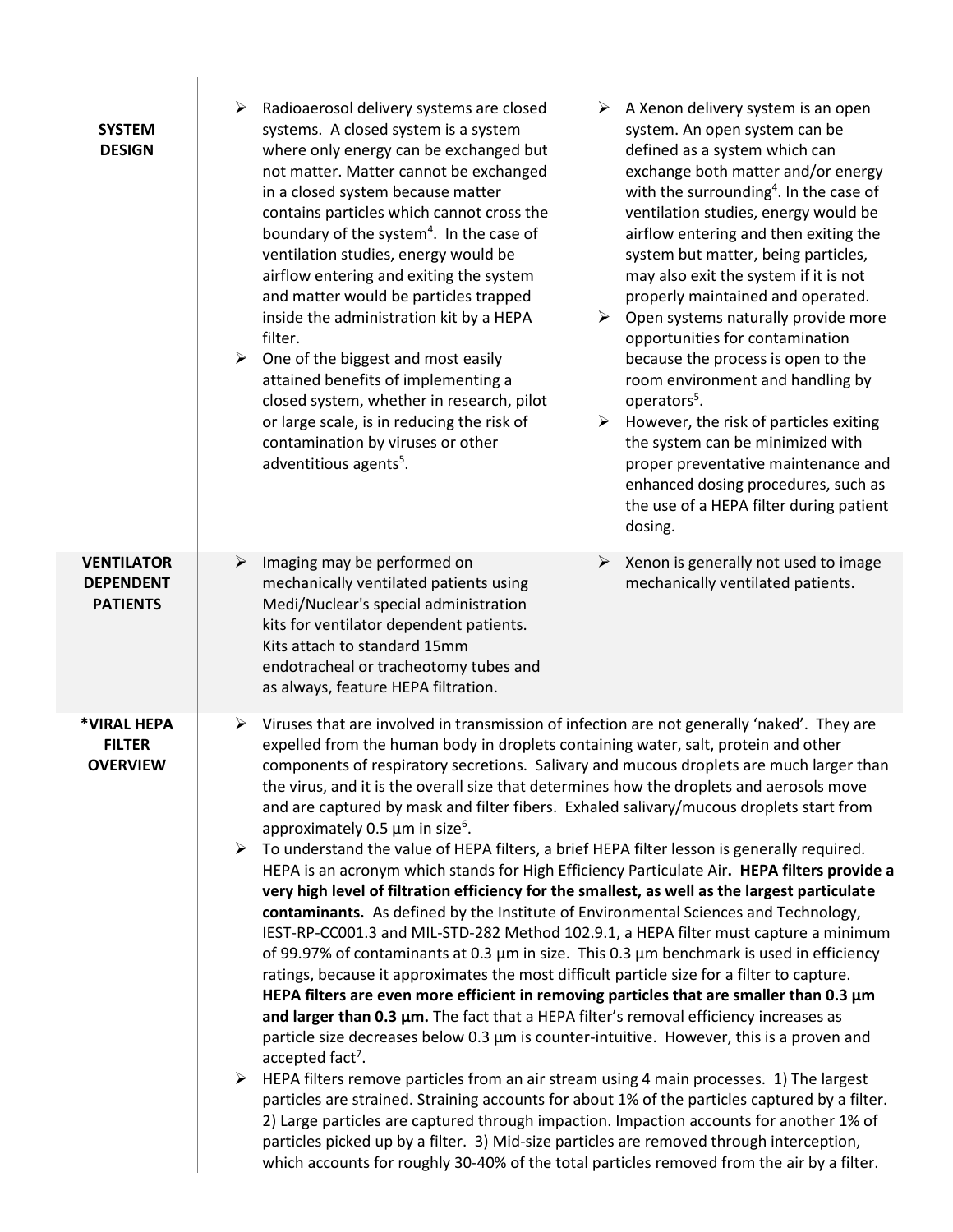4) The smallest particles are diffused. Diffusion accounts for the majority of particles removed by a filter<sup>8</sup>.

|                                                              | HEPA filters do not simply strain out particles, but physically remove particles from the air<br>stream using a combination of impaction and interception (where faster moving particles<br>hit and stick to fibers via a direct collision or a glancing blow), diffusion (where slower<br>moving particles touch and stick to the fibers), and electrostatic forces (where oppositely<br>charged particles and fibers adhere to each other). Together, these create a 'dynamic<br>collision trap' as particles pass through the network of air channels between fibers at<br>various speeds. Particles smaller than 0.3 µm are captured with greater efficiency because<br>their Brownian motion (allowing diffusion at an atomic level) causes them to collide with<br>fibers in the filter at a high rate <sup>6</sup> .<br>Very simply put, the tiny mass of particles less than 0.3 $\mu$ m means they do not fly straight.<br>➤<br>Instead, they are bounced off other molecules as they collide with them and thus move in<br>completely random patterns. As a result, they hit the filter fibers and then remain stuck in<br>them. This is the principle of Brownian movement <sup>9</sup> .<br>Particles larger than this limiting diameter (0.3 $\mu$ m) are removed efficiently through<br>impaction and interception <sup>6</sup> .<br>All of Medi/Nuclear's radioaerosol administration sets, as well as several of its Xenon<br>➤<br>administration sets, utilize proprietary viral HEPA filters. HEPA filter testing was<br>performed by Nelson Laboratories, which provides a more severe challenge to most<br>filtration devices than would be expected in normal use <sup>10</sup> . As required, results confirmed<br>at least 99.97% trapping efficiency of particles 0.3 µm in size.<br>HEPA filter testing performed in Medi/Nuclear's aerosol lab has shown 99.9825% trapping<br>efficiency, under normal patient use. As Medi/Nuclear's Insta/Vent™ and Aero/Vent™<br>radioaerosol delivery systems produce ultrafine particles with MMAD of 0.28 µm, meaning<br>half of the particles are larger than this and half are smaller, they are very effectively<br>captured, as seen by the high rate for trapping efficiency.<br>According to research performed by the National Aeronautics and Space Administration<br>(NASA), when used alone, HEPA-rated media provides superior performance for removing<br>virtually 100% of particulates <sup>11</sup> . Those doubting this should keep in mind that very few, if<br>any, particles will pass through a HEPA filter but should they, not every exhaled particle<br>will be virus laden or carry a significant viral load. Should concerns remain, a second HEPA<br>filter may be added. |
|--------------------------------------------------------------|----------------------------------------------------------------------------------------------------------------------------------------------------------------------------------------------------------------------------------------------------------------------------------------------------------------------------------------------------------------------------------------------------------------------------------------------------------------------------------------------------------------------------------------------------------------------------------------------------------------------------------------------------------------------------------------------------------------------------------------------------------------------------------------------------------------------------------------------------------------------------------------------------------------------------------------------------------------------------------------------------------------------------------------------------------------------------------------------------------------------------------------------------------------------------------------------------------------------------------------------------------------------------------------------------------------------------------------------------------------------------------------------------------------------------------------------------------------------------------------------------------------------------------------------------------------------------------------------------------------------------------------------------------------------------------------------------------------------------------------------------------------------------------------------------------------------------------------------------------------------------------------------------------------------------------------------------------------------------------------------------------------------------------------------------------------------------------------------------------------------------------------------------------------------------------------------------------------------------------------------------------------------------------------------------------------------------------------------------------------------------------------------------------------------------------------------------------------------------------------------------------------------------------------------------------------------------------------------------------------------------------------------------------------------------------------------------------------------------------------------------------------------|
| <b>SUPPLEMENTARY</b><br><b>PRODUCT</b><br><b>INFORMATION</b> | $\triangleright$ Xenon allows for the assessment of all<br>Because particles remain in the lungs,<br>➤<br>particles have the advantage of allowing<br>phases of regional ventilation:<br>for imaging in multiple projections which<br>instantaneous (single breath), wash-in<br>(equilibrium), and wash-out <sup>12</sup> .<br>can be more easily compared with the<br>perfusion images <sup>12.</sup><br>$\triangleright$ The physical half-life of 5.3 days<br>makes $^{133}$ Xe easy to keep and supply <sup>14</sup> .<br>$\triangleright$ 140-keV gamma photon provides high<br>quality images <sup>13</sup> .<br>Aero/Vent <sup>™</sup> and Insta/Vent™<br>➤<br>Radioaerosol Delivery Systems have been<br>used with SPECT for well over a decade.<br>In addition to DTPA, ventilation studies<br>are performed with PYP, MIBI, MDP, and<br>Sulphur Colloid with a physician's order.<br>▶ Aero/Vent <sup>™</sup> and Insta/Vent™ systems<br>produce ultrafine particles with MMAD<br>of 0.28µm, most being nanosized,<br>allowing significant alveolar deposition<br>for high-quality images.                                                                                                                                                                                                                                                                                                                                                                                                                                                                                                                                                                                                                                                                                                                                                                                                                                                                                                                                                                                                                                                                                                                                                                                                                                                                                                                                                                                                                                                                                                                                                                                                                                                                 |